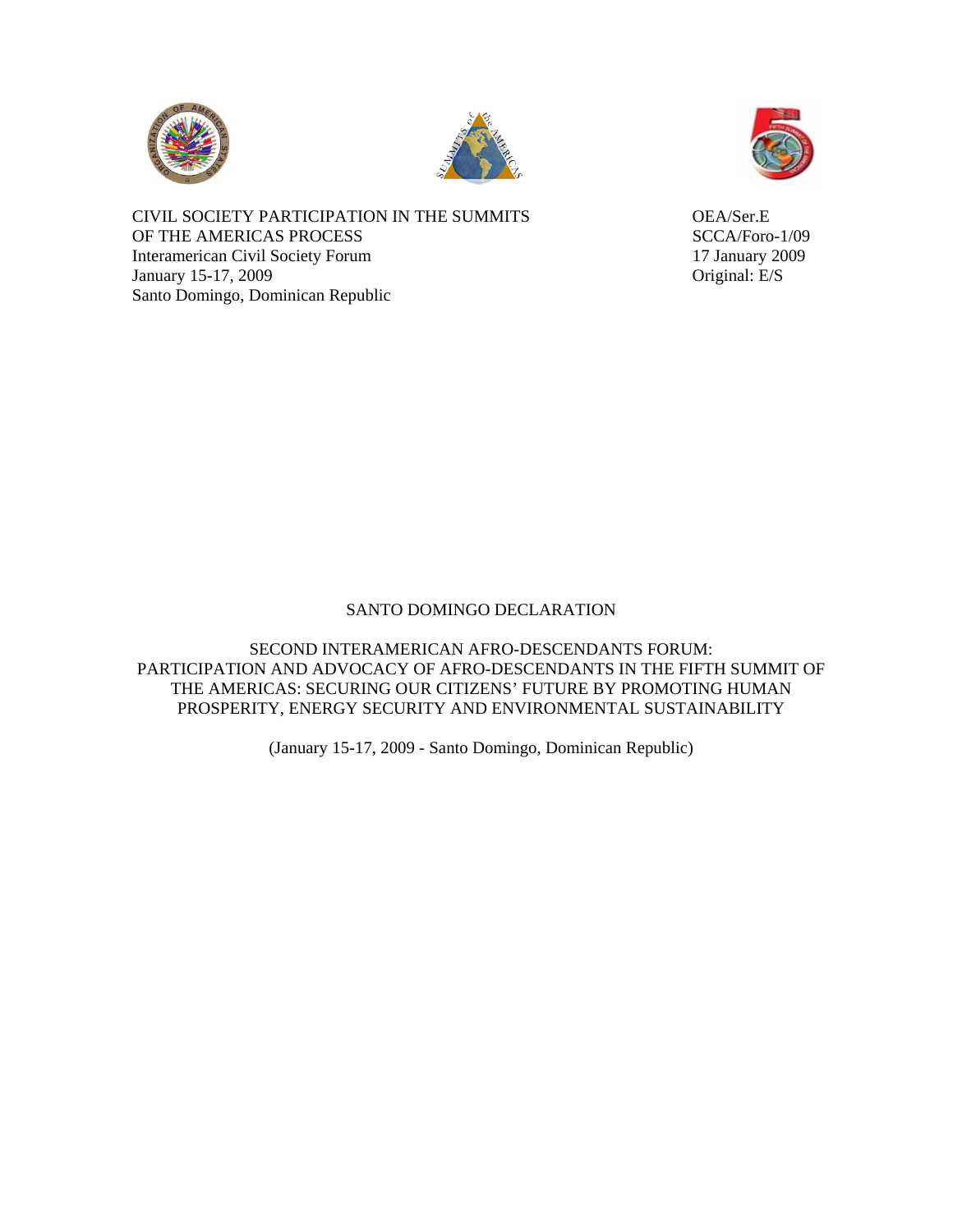## SANTO DOMINGO DECLARATION

## SECOND INTERAMERICAN AFRO-DESCENDANTS FORUM: PARTICIPATION AND ADVOCACY OF AFRO-DESCENDANTS IN THE FIFTH SUMMIT OF THE AMERICAS: SECURING OUR CITIZENS' FUTURE BY PROMOTING HUMAN PROSPERITY, ENERGY SECURITY AND ENVIRONMENTAL SUSTAINABILITY

(January 15-17, 2009 - Santo Domingo, Dominican Republic)

On January 15 and 16, 2009, 56 representatives of Latin American and Caribbean Afro descendant organizations participated in a Forum: *"Participation and Advocacy of the Afro descendant in the V Summit of the Americas: Securing our Citizens' Future by Promoting Human Prosperity, Energy Security and Environmental Sustainability."* The event was sponsored by Global Rights, an institutional capacity building organization, and the Haitian-Dominican Encounter Network Jacques Viau, with the support from the Summits of the Americas Secretariat of the Organization of American States and the Inter-American Foundation.

Declaration:

**WHEREAS** the States of the Americas promised to fight against racism and racial discrimination, based on the 2000 Santiago de Chile Declaration and Plan of Action, drafted in preparation for the World Conference against Racism in Durban, South Africa in 2001;

**RECALLING** the commitments of the Member States in the Mar del Plata Declaration and Plan of Action (IV Summit) aimed at combating racism, racial discrimination and intolerance in our societies;

**CONSCIOUS** of the commitment of States at the IV Summit of the Americas to seek equal employment opportunities as well as to combat discrimination in the workplace and provide Afro descendants with access to education;

**CONSCIOUS** of the great work done by the current Working Group that is drafting an Inter-American Convention against Racism and All forms of Discrimination and Intolerance, currently under discussion within the Committee of Juridical and Political Affairs;

**TAKING INTO ACCOUNT** the conceptual paper and the Draft Declaration of Commitments presented by the Government of Trinidad and Tobago for the V Summit of the Americas: "Securing our Citizens' Future by Promoting Human Prosperity, Energy Security and Environmental Sustainability";

**RECALLING** that Member States, through different Resolutions of previous General Assemblies, have committed to strengthening civil society participation in the Summits of the Americas;

**CONCERNED a**bout Member States' failure to implement the mandates of previous Summits of the Americas;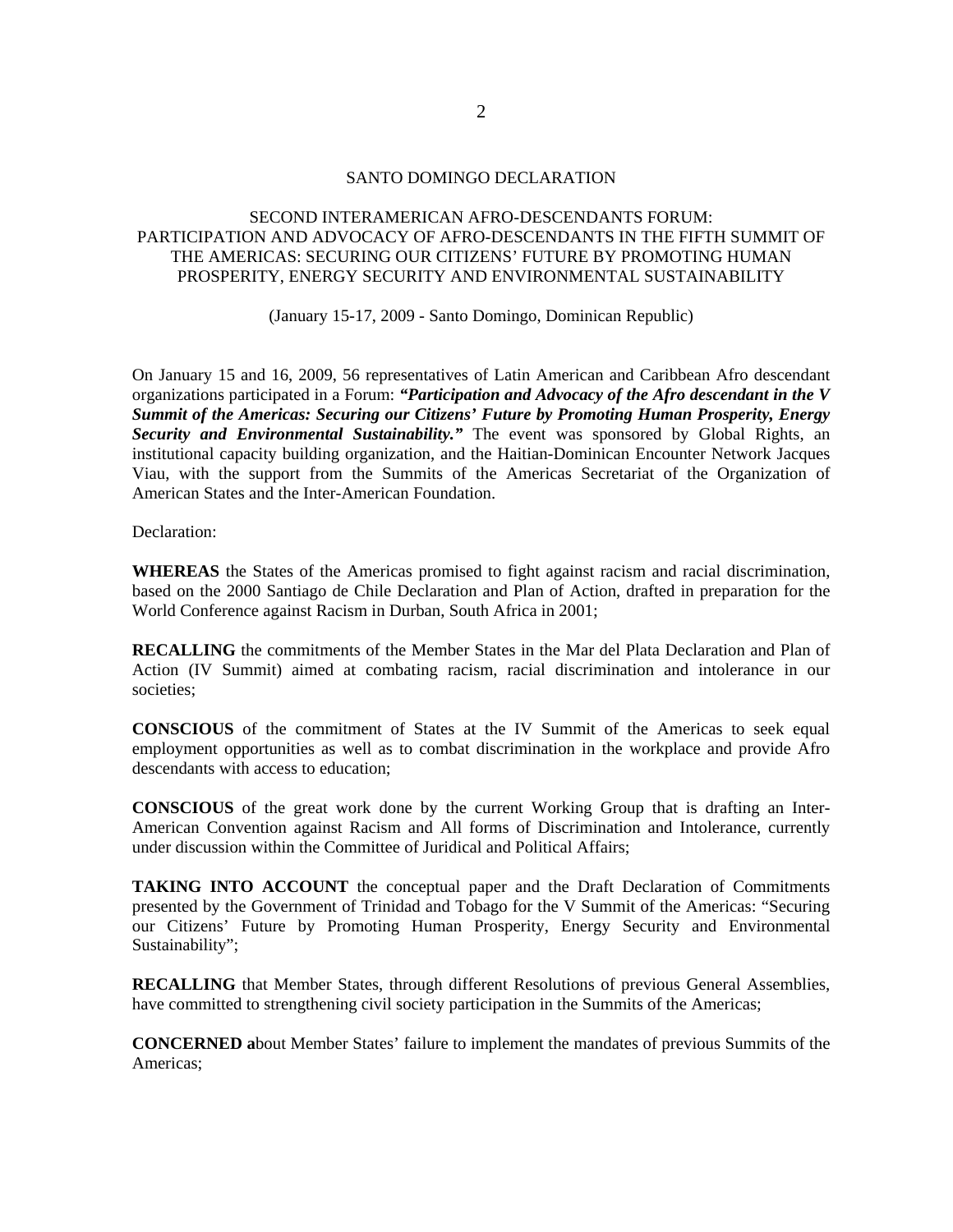**CONSIDERING** the limited transmission of information regarding the Summit Process in our countries and the generally low level of interaction between Member States and civil society;

**CONCERNED** by the human rights situation of the Afro descendant communities, indigenous Peoples, migrants, Roma, people with disabilities, refugees, stateless people; people with a different sexual orientation or gender identity; women, children, religious minorities; not only in terms of the economic, social and cultural rights; but also in terms of civil and political rights;

**CONCERNED** about the lack of visibility of the Afro Dominicans in public policies; as well as the migrant situation and the violation of the human rights of the Haitians and their descendants in the Dominican Republic;

**COMMITED** to actively contribute to strengthening the OAS' work to combat racism and racial discrimination and intolerance in the Hemisphere;

**CONSCIOUS** that the Member States are the ones in charge of negotiating and approving the proposed Declaration of Commitments presented by the government of Trinidad and Tobago; we would like to make the following **RECOMMENDATIONS;** 

- 1. That Member States commit themselves to combat racism, discrimination and intolerance; and that member states include in their discussions the groups than have been traditionally discriminated against and excluded from Human Prosperity in the Americas; we are talking about Afro descendant communities; indigenous peoples; Roma; women, youth and children; people with a different sexual orientation or gender identity, migrants, refugees, stateless people, religious minorities; people with disabilities, among others.
- 2. That Member States implement public policies and programs that will improve the educational and health systems in an integral and inclusive way, with quality; in order to ensure the reduction of poverty and guarantee human prosperity for all in the Americas;
- 3. That Member States take actions that contribute to sustainable development and the reduction of global warming, linking energy policies with the socioeconomic development of Afro descendant communities and indigenous peoples;
- 4. That Member States take into account the Millennium Development Goals; eradicate extreme poverty and hunger; Achieve universal primary education; promote gender equality and empower women; reduce child mortality; improve maternal health; combat HIV/AIDS, malaria and other diseases; ensure environmental sustainability and Develop a global partnership initiative;
- 5. That Member States speed up the approval process of the draft Inter-American Convention Against Racism and All forms of Discrimination and Intolerance, currently under discussion by the Committee of Juridical and Political Affairs of the OAS;